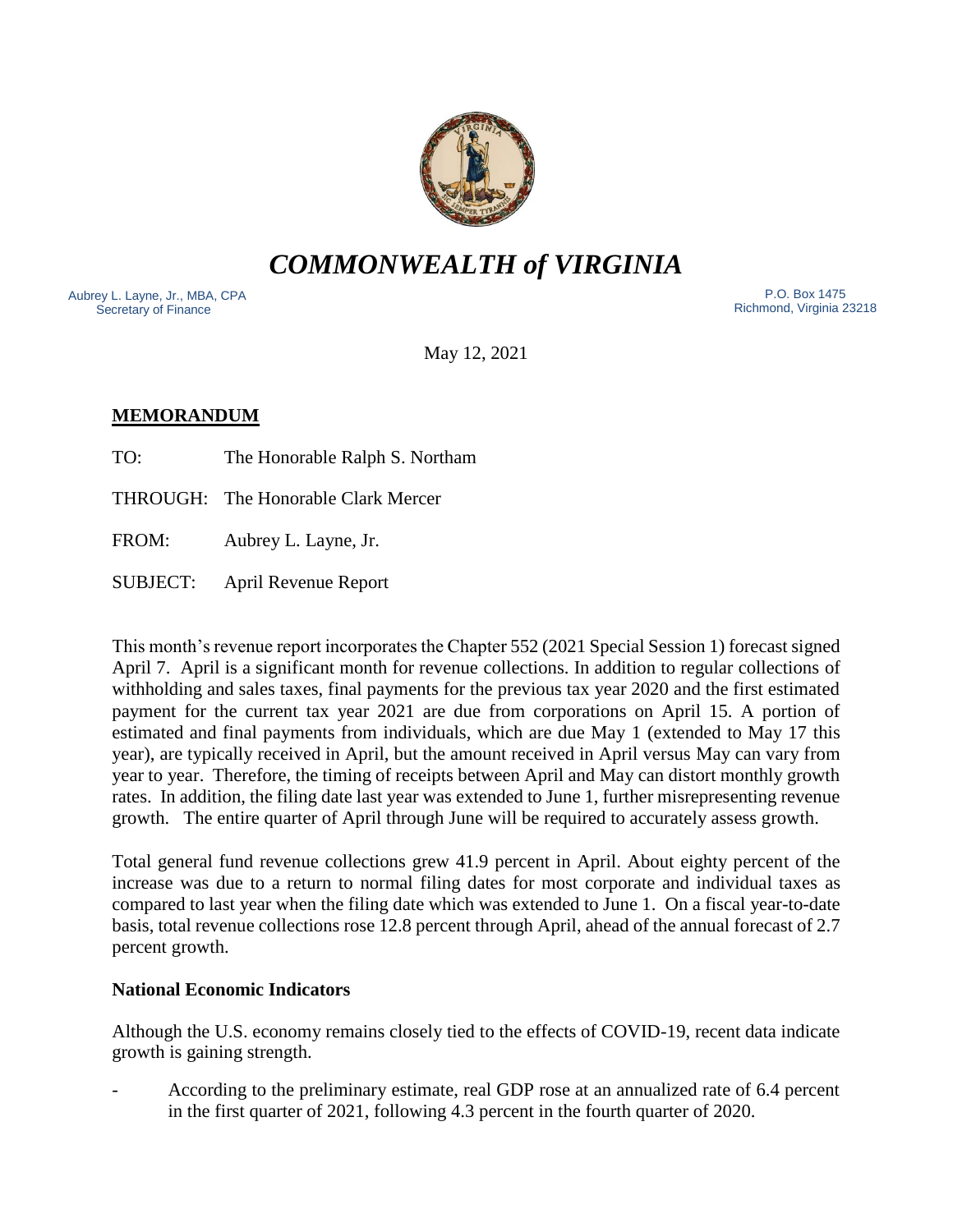May 12, 2021 Page 2 of 4

- The labor market added 266,000 jobs to payrolls in April, fewer than consensus expectations of one million jobs. March gains were revised down from 916,000 to 770,000. In a separate report, the unemployment rate rose from 6.0 to 6.1 percent, driven primarily by an increase in the labor force.
- Initial claims for unemployment fell from 590,000 to 498,000 during the week ending May 1, the lowest level since the pandemic began and the first time below 500,000 since the onset. In a healthy economy (pre-pandemic), new filings are typically below 250,000.
- The Conference Board's index of leading indicators rose 1.3 percent in March, stronger than expected, and follows a drop of 0.1 percent in February.
- The Conference Board's index of consumer confidence jumped from 109.0 to 121.7 in April after increasing from 90.4 to 109.0 in March. Both the current conditions and expectations components increased for the month.
- The Institute of Supply Management index unexpectedly fell from 64.7 to 60.7 in April, but remains elevated. The index has remained above the neutral threshold of 50.0 every month since June.
- Driven by rising energy prices, the CPI rose 0.6 percent in March following a 0.4 percent increase in February, and stands 2.6 percent above March of last year. Core inflation (excluding food and energy prices) rose 0.3 percent and stands 1.6 percent above a year ago.
- At its April meeting, the Federal Reserve left the federal funds target rate unchanged at the range of 0.0 to 0.25 percent.

### **Virginia Economy**

In Virginia, payroll employment fell 4.5 percent in March from March of last year. Employment in Northern Virginia fell by 4.6 percent; Hampton Roads fell 4.1 percent; and Richmond-Petersburg fell 5.6 percent. The seasonally adjusted unemployment rate fell 0.1 percentage point to 5.1 percent and stands 2.5 percentage points above a year ago.

The Virginia Leading Index fell 0.6 percent in March after rising 0.3 percent in February. Auto registrations and future employment decreased in March; initial unemployment claims rose and the U.S. leading index advanced. The indexes for all metro areas except Northern Virginia decreased in March.

### **April Revenue Collections**

Total general fund revenue collections grew 41.9 percent in April. About eighty percent of the increase was due to a return to normal filing dates for most corporate and individual taxes. On a fiscal year-to-date basis, total revenue collections rose 12.8 percent through April, ahead of the annual forecast of 2.7 percent growth.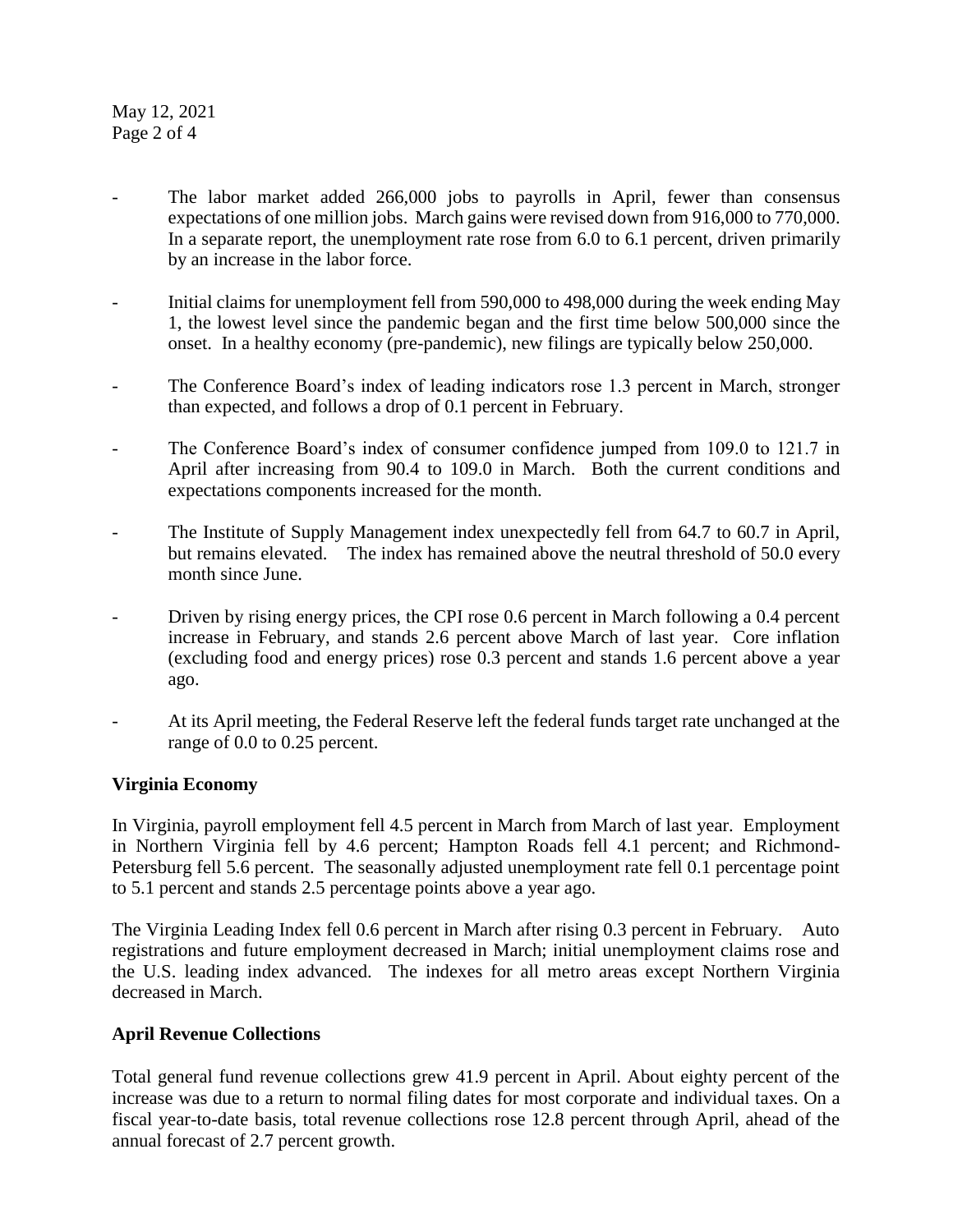May 12, 2021 Page 3 of 4

*Net Individual Income Tax (69% of general fund revenues)*: Through April, collections of net individual income tax rose 11.1 percent from the same period last year, ahead of the annual estimate of 0.6 percent growth. Performance in each component of individual income tax is as follows:

*Individual Income Tax Withholding (61% of general fund revenues)*: Collections of payroll withholding taxes rose 3.4 percent for the month. Year-to-date, collections have risen 3.7 percent from the same period last year, ahead of the annual estimate of 2.7 percent growth.

*Individual Income Tax Nonwithholding (18% of general fund revenues)*: April is typically a significant month for collections in this source, with final payments for tax year 2020 and the first estimated payment for tax year 2021 both due at the beginning of May. Last year the filing date was extended to June 1 for both payments, and this year to May 17 for only the final payment, so the effect on the timing of collections is unclear.

Collections in nonwithholding were \$907.2 million compared with \$470.1 million in April of last year, an increase of 93.0 percent. Year-to-date, collections grew by 40.1 percent, ahead of the annual estimate of a 4.4 percent increase.

*Individual Income Tax Refunds*: The main income tax filing season began in February. During the first three months of the main filing season, TAX issued about 1.9 million refunds as compared to last year's 2.1 million. Through April, TAX has issued \$1.5 billion refunds, similar to the same period last year.

*Sales Tax (17% of general fund revenues)*: Collections of sales and use taxes, reflecting March sales, rose 24.8 percent in April. Collections rose as this March parts of the economy were reopening as compared to last March when many businesses were being shut down in the latter part of the month. On a year-to-date basis, collections of sales and use taxes have risen 8.7 percent, ahead of the annual estimate of 4.7 percent growth.

*Corporate Income Tax (6% of general fund revenues)*: In April, corporations typically make their first estimated payment for the current tax year and make either a final or an extension payment for the previous tax year 2020. Last year, the filing date was extended to June 1, while this year it returned to normal. Collections of corporate income taxes were \$387.3 million in April, compared with receipts of \$149.9 million in April of last year. On a year-to-date basis, collections have increased 59.2 percent compared with the forecast of 27.4 percent growth.

*Wills, Suits, Deeds, Contracts (3% of general fund revenues)*: As refinancing and low interest rates continue to spur the housing market, collections of wills, suits, deeds, and contracts – mainly recordation tax collections – were \$59.8 million in April, compared with \$42.3 million in April of last year, an increase of 41.3 percent. On a year-to-date basis, collections are up 40.6 percent, ahead of the annual forecast of 24.4 percent growth.

*Insurance Premiums (1% of general fund revenues)*: Insurance companies made their first estimated payment for tax year 2020 in April. Collections in this source were \$144.5 million